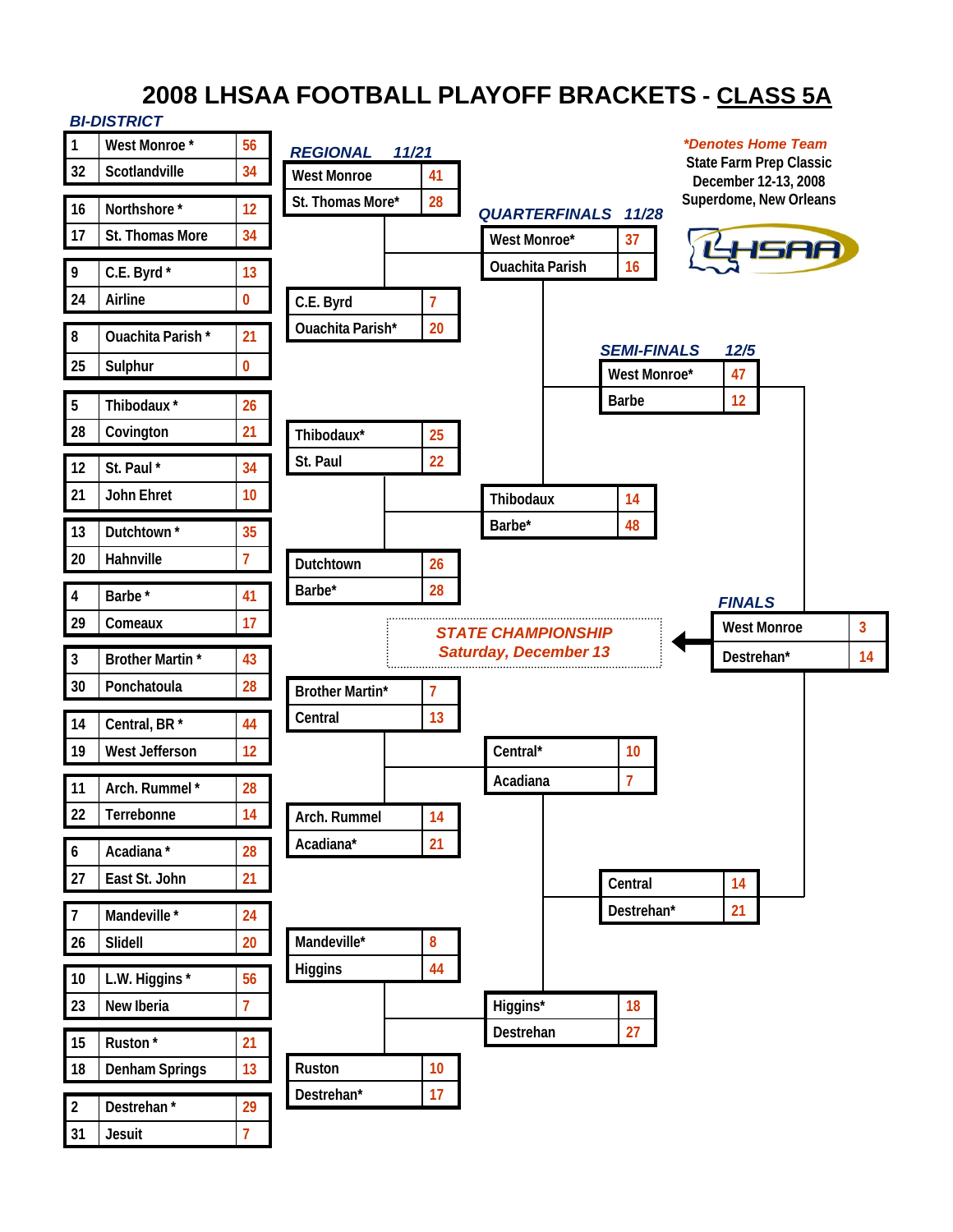# **2008 LHSAA FOOTBALL PLAYOFF BRACKETS - CLASS 4A**

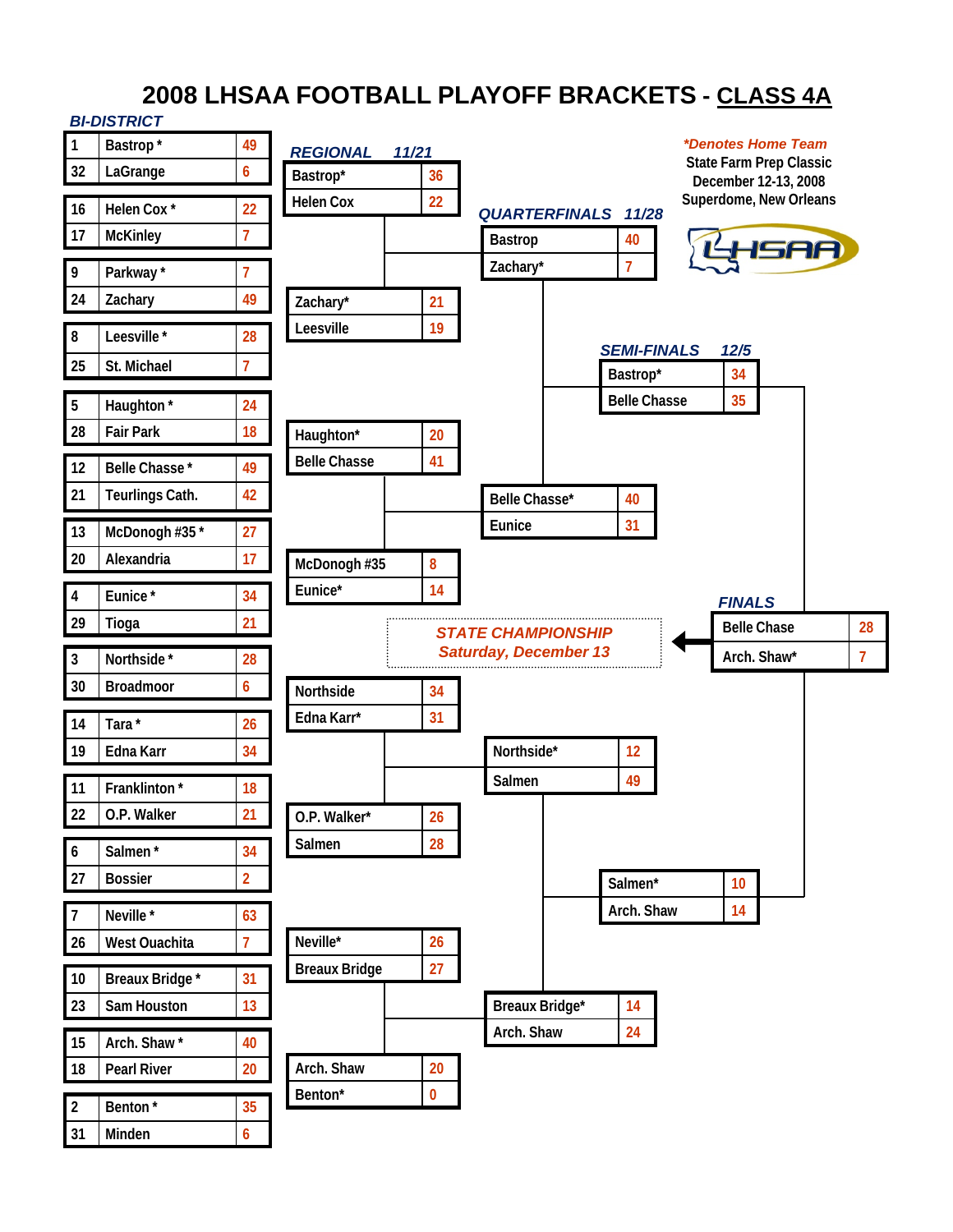# **2008 LHSAA FOOTBALL PLAYOFF BRACKETS - CLASS 3A**

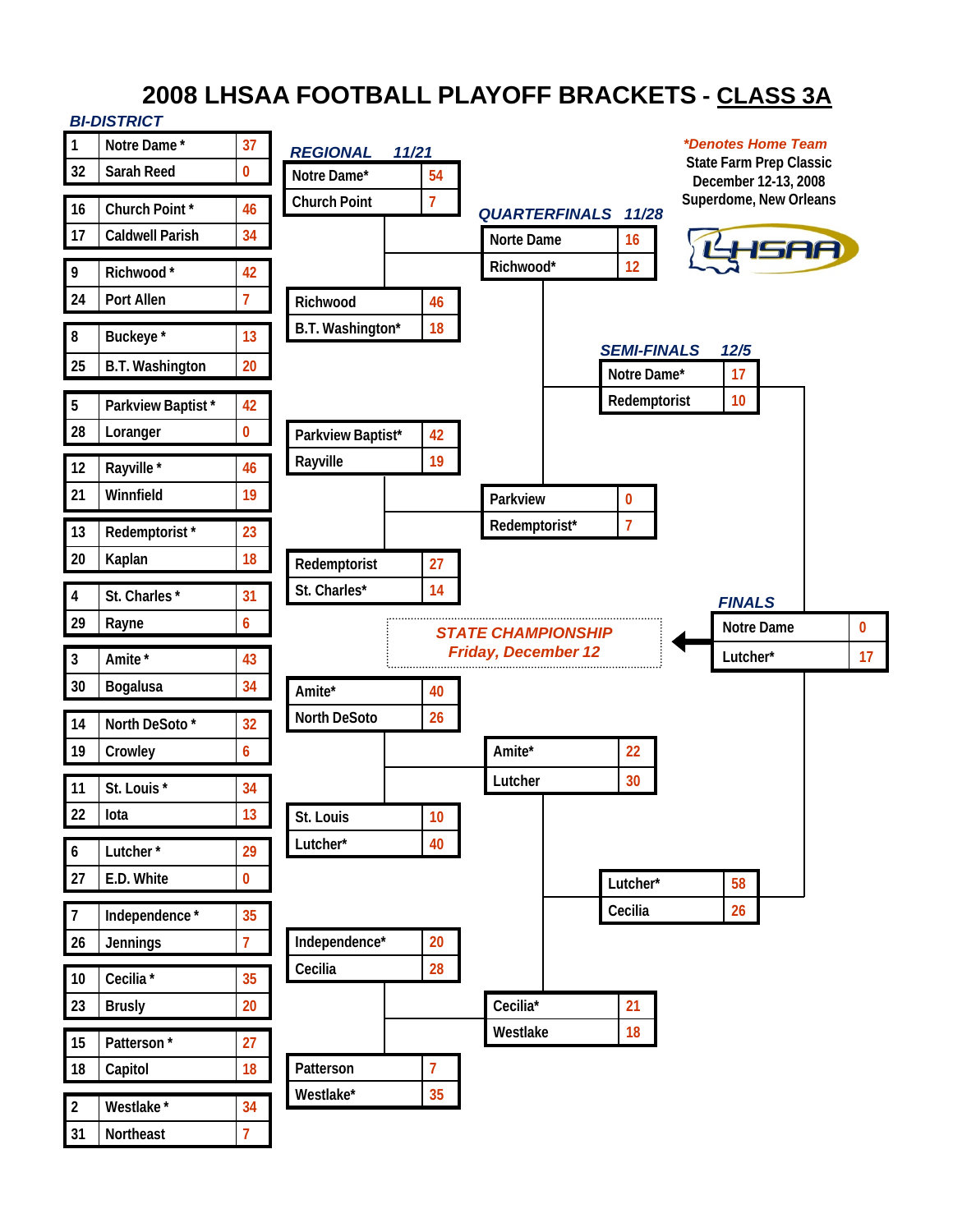# **2008 LHSAA FOOTBALL PLAYOFF BRACKETS - CLASS 2A**